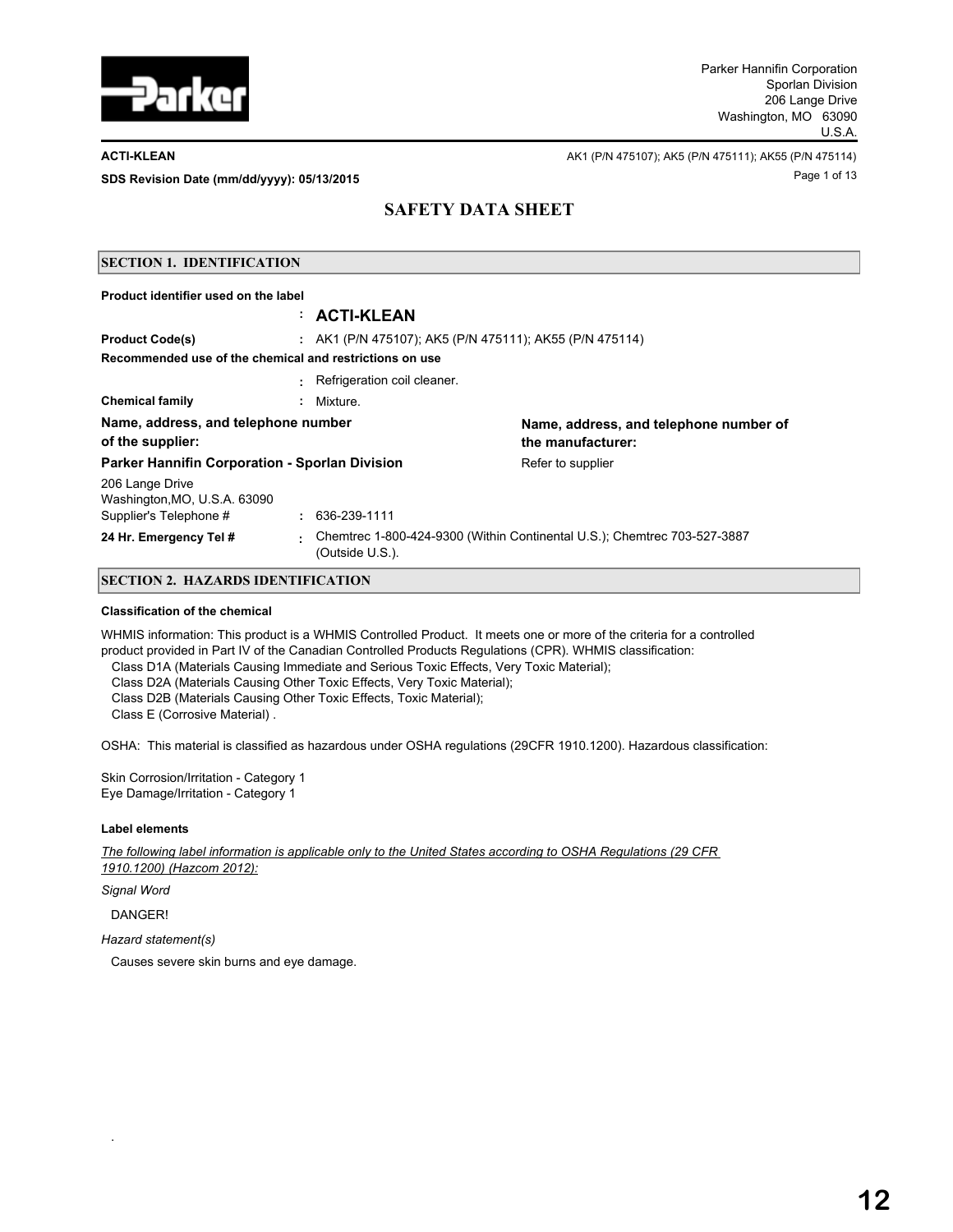

Page 2 of 13 **SDS Revision Date (mm/dd/yyyy): 05/13/2015**

**ACTI-KLEAN** AK1 (P/N 475107); AK5 (P/N 475111); AK55 (P/N 475111); AK55 (P/N 475114)

# **SAFETY DATA SHEET**

*Precautionary statement(s)*

Do not breathe mist. Wash hands thoroughly after handling. Wear protective gloves/clothing and eye/face protection.

IF SWALLOWED: Rinse mouth. Do NOT induce vomiting. IF ON SKIN (or hair): Take off immediately all contaminated clothing. Rinse skin with water/shower. Wash contaminated clothing before reuse. IF INHALED: Remove person to fresh air and keep comfortable for breathing. Immediately call a POISON CENTER or doctor/physician. IF IN EYES: Rinse cautiously with water for several minutes. Remove contact lenses, if present and easy to do. Continue rinsing. Immediately call a POISON CENTER or doctor/physician.

Store locked up.

Dispose of contents/container in accordance with local/regional/national/international regulations.



*The following label information is applicable only to Canada according to the Canadian Controlled Products Regulations (CPR/WHMIS):*

DANGER!

Corrosive material. Causes skin and eye burns. Toxic. Toxic if swallowed, in contact with skin or if inhaled. May cause respiratory irritation. Ingestion may cause gastrointestinal irritation, nausea, vomiting and diarrhea.

 Use only in well-ventilated areas. Wear protective gloves/clothing and eye/face protection. Do not breathe mist. Avoid contact with skin, eyes and clothing. Avoid contact with incompatible materials. Keep containers tightly closed when not in use.

 IF SWALLOWED: Rinse mouth. Do NOT induce vomiting. IF INHALED: Remove person to fresh air and keep comfortable for breathing. IF ON SKIN: Wash with plenty of soap and water. IF IN EYES: Rinse cautiously with water for several minutes. Remove contact lenses, if present and easy to do. Continue rinsing. Seek immediate medical attention/advice.



#### **Other hazards**

.

Other hazards which do not result in classification: Burning produces obnoxious and toxic fumes. May cause respiratory tract irritation. Ingestion can cause irritation and corrosive action in the mouth, stomach and digestive tract.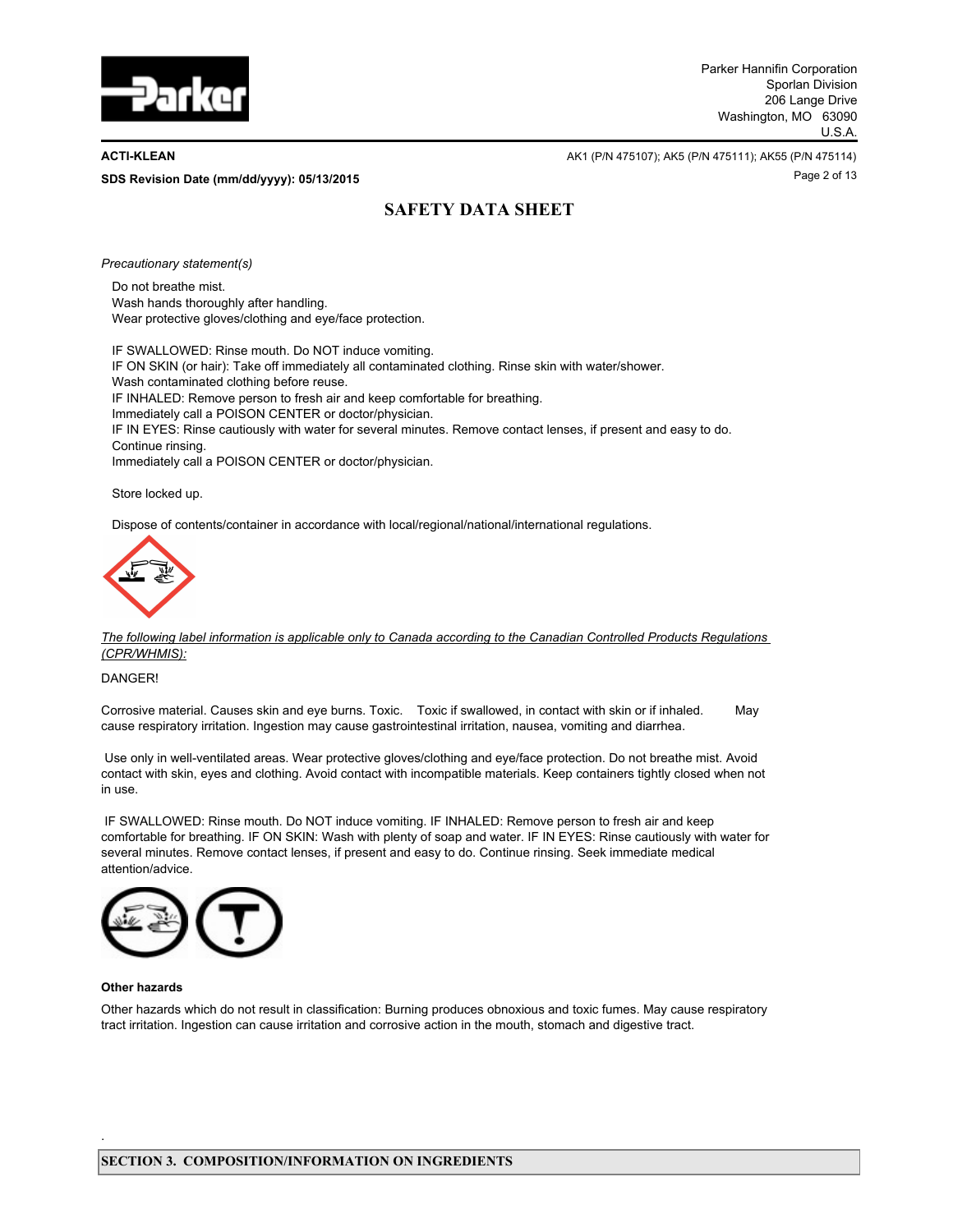

**ACTI-KLEAN** AK1 (P/N 475107); AK5 (P/N 475111); AK55 (P/N 475114) SDS Revision Date (mm/dd/yyyy): 05/13/2015

## **SAFETY DATA SHEET**

| <b>Chemical name</b>                        | CAS#           | Concentration |
|---------------------------------------------|----------------|---------------|
| 2-butoxyethanol                             | $111 - 76 - 2$ | $1.0 - 5.0$   |
| Dodecylbenzenesulfonic acid                 | 27176-87-0     | $1.0 - 5.0$   |
| Distillates (petroleum), hydrotreated light | 64742-47-8     | $1.0 - 5.0$   |
| <b>Tetrasodium EDTA</b>                     | $64 - 02 - 8$  | $1.0 - 5.0$   |
| 9 mole ethoxylated nonylphenol              | 127087-87-0    | $1.0 - 5.0$   |
| 4 mole ethoxylated nonylphenol              | 127087-87-0    | $1.0 - 3.0$   |
| sodium hydroxide                            | 1310-73-2      | $0.1 - 1.0$   |
|                                             |                |               |

## **SECTION 4. FIRST-AID MEASURES**

| Description of first aid measures        |                                                                                                                                                                                                                                                                                                                                                                                                                                                                  |  |  |  |
|------------------------------------------|------------------------------------------------------------------------------------------------------------------------------------------------------------------------------------------------------------------------------------------------------------------------------------------------------------------------------------------------------------------------------------------------------------------------------------------------------------------|--|--|--|
| Ingestion                                | : Seek immediate medical attention/advice. Do not induce vomiting. Never give anything<br>by mouth to an unconscious person.                                                                                                                                                                                                                                                                                                                                     |  |  |  |
| Inhalation                               | : Immediately remove person to fresh air. If breathing has stopped, give artificial<br>respiration. If breathing is difficult, give oxygen by qualified medical personnel only.<br>Seek immediate medical attention/advice                                                                                                                                                                                                                                       |  |  |  |
| Skin contact                             | : Remove/Take off immediately all contaminated clothing. Wash off immediately with<br>plenty of water for at least 15 minutes. Seek immediate medical attention/advice.                                                                                                                                                                                                                                                                                          |  |  |  |
| Eye contact                              | : Immediately flush eyes with running water for at least 20 minutes. Seek immediate<br>medical attention/advice                                                                                                                                                                                                                                                                                                                                                  |  |  |  |
|                                          | Most important symptoms and effects, both acute and delayed                                                                                                                                                                                                                                                                                                                                                                                                      |  |  |  |
|                                          | : Causes serious eye damage. Symptoms may include redness, pain, tearing and<br>conjunctivitis. Causes severe skin irritation. Symptoms may include redness, blistering,<br>pain and swelling. May cause respiratory irritation. Symptoms may include coughing,<br>choking and wheezing. Ingestion may cause severe burns to the mucous membranes<br>of the digestive tract. Symptoms may include abdominal pain, vomiting, burns,<br>perforations and bleeding. |  |  |  |
|                                          | Indication of any immediate medical attention and special treatment needed                                                                                                                                                                                                                                                                                                                                                                                       |  |  |  |
|                                          | : Causes chemical burns. Immediate medical attention is required. Treat<br>symptomatically.                                                                                                                                                                                                                                                                                                                                                                      |  |  |  |
| <b>SECTION 5. FIRE-FIGHTING MEASURES</b> |                                                                                                                                                                                                                                                                                                                                                                                                                                                                  |  |  |  |
| <b>Extinguishing media</b>               |                                                                                                                                                                                                                                                                                                                                                                                                                                                                  |  |  |  |

| Suitable extinguishing media                                                |                                                                                                                                                                                                                                                  |
|-----------------------------------------------------------------------------|--------------------------------------------------------------------------------------------------------------------------------------------------------------------------------------------------------------------------------------------------|
| ÷.                                                                          | Use media suitable to the surrounding fire such as water fog or fine spray, alcohol<br>foams, carbon dioxide and dry chemical.                                                                                                                   |
| Unsuitable extinguishing media                                              |                                                                                                                                                                                                                                                  |
|                                                                             | : Do not use a solid water stream as it may scatter and spread fire.                                                                                                                                                                             |
|                                                                             | Special hazards arising from the substance or mixture / Conditions of flammability                                                                                                                                                               |
| Flammability classification (OSHA 29 CFR 1910.106)                          | : Not flammable. However, may burn if exposed to extreme heat and flame. Closed<br>containers may rupture if exposed to excess heat or flame due to a build-up of internal<br>pressure. Vapors are heavier than air and may spread along floors. |
|                                                                             |                                                                                                                                                                                                                                                  |
|                                                                             | : Not flammable under normal conditions of handling.                                                                                                                                                                                             |
| <b>Explosion Data: Sensitivity to Mechanical Impact / Static Discharge:</b> |                                                                                                                                                                                                                                                  |
|                                                                             | : Not expected to be sensitive to mechanical impact or static discharge.                                                                                                                                                                         |
| <b>Hazardous combustion products</b>                                        |                                                                                                                                                                                                                                                  |
| ÷.                                                                          | Carbon oxides; Sulphur oxides; hydrogen sulphide; Phosphorus compounds; Other<br>unidentified organic compounds.                                                                                                                                 |
| Special protective equipment and precautions for firefighters               |                                                                                                                                                                                                                                                  |

*Protective equipment for fire-fighters*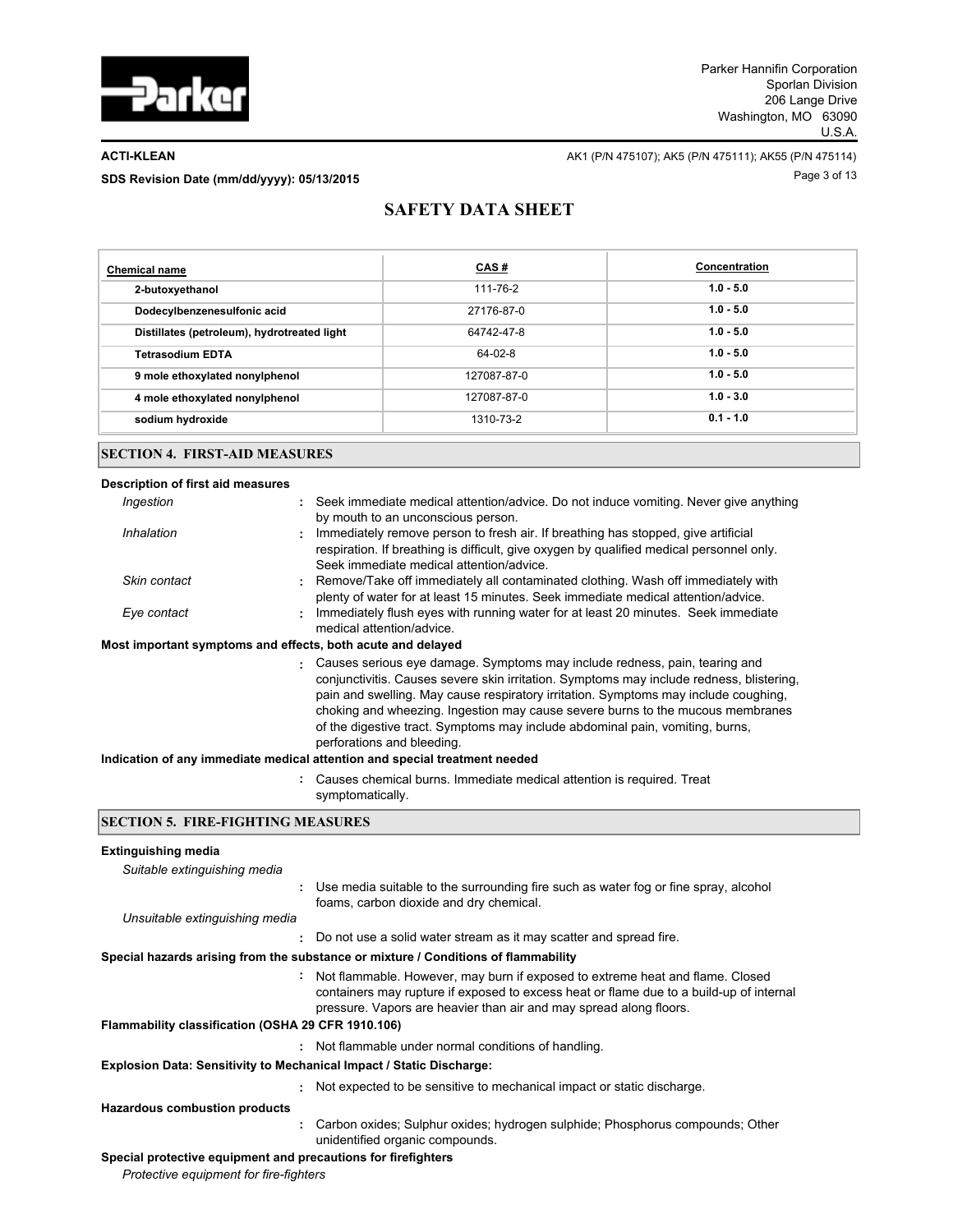

**ACTI-KLEAN** AK1 (P/N 475107); AK5 (P/N 475111); AK55 (P/N 475114) Page 4 of 13 **SDS Revision Date (mm/dd/yyyy): 05/13/2015**

# **SAFETY DATA SHEET**

| Special fire-fighting procedures | : Firefighters must use standard protective equipment including flame retardant coat,<br>helmet with face shield, gloves, rubber boots, and in enclosed spaces, SCBA.                                                                                                                    |
|----------------------------------|------------------------------------------------------------------------------------------------------------------------------------------------------------------------------------------------------------------------------------------------------------------------------------------|
|                                  | Firefighters should wear proper protective equipment and self-contained breathing<br>apparatus with full face piece operated in positive pressure mode. Move containers<br>from fire area if safe to do so. Water spray may be useful in cooling equipment<br>exposed to heat and flame. |

## **SECTION 6. ACCIDENTAL RELEASE MEASURES**

### **Personal precautions, protective equipment and emergency procedures**

| <b>Environmental precautions</b><br>Methods and material for containment and cleaning up |     | : All persons dealing with the clean-up should wear the appropriate chemically<br>protective equipment. Keep all other personnel upwind and away from the<br>spill/release. Restrict access to area until completion of clean-up. Refer to protective<br>measures listed in sections 7 and 8.<br>: Ensure spilled product does not enter drains, sewers, waterways, or confined spaces.<br>For large spills, dike the area to prevent spreading.                                                                       |
|------------------------------------------------------------------------------------------|-----|------------------------------------------------------------------------------------------------------------------------------------------------------------------------------------------------------------------------------------------------------------------------------------------------------------------------------------------------------------------------------------------------------------------------------------------------------------------------------------------------------------------------|
|                                                                                          |     |                                                                                                                                                                                                                                                                                                                                                                                                                                                                                                                        |
|                                                                                          |     | : Remove all sources of ignition. Ventilate area of release. Stop leak if you can do so<br>without risk. Prevent product from entering drains, sewers, waterways and soil. Dike<br>for water control. Dilute acid with water and neutralize with Sodium Carbonate (soda<br>ash) or lime. Contain and absorb spilled liquid with non-combustible, inert absorbent<br>material (e.g. sand), then place absorbent material into a container for later disposal<br>(see Section 13). Contact the proper local authorities. |
| Special spill response procedures                                                        |     |                                                                                                                                                                                                                                                                                                                                                                                                                                                                                                                        |
|                                                                                          | kg) | : If a spill/release in excess of the EPA reportable quantity is made into the environment,<br>immediately notify the national response center in the United States (phone:<br>1-800-424-8802).<br>US CERCLA Reportable quantity (RQ): Dodecylbenzenesulfonic acid (1000 lbs / 454                                                                                                                                                                                                                                     |

## **SECTION 7. HANDLING AND STORAGE**

### **Precautions for safe handling**

|                                    | Use in a well-ventilated area. Wear suitable protective equipment during handling.<br>Avoid breathing vapour or mist. Avoid contact with skin, eyes and clothing. Keep away<br>from heat, sparks, and open flames. Keep away from acids and incompatibles. Always<br>replace cap after use. Wash thoroughly after handling. Keep out of the reach of<br>children. |
|------------------------------------|-------------------------------------------------------------------------------------------------------------------------------------------------------------------------------------------------------------------------------------------------------------------------------------------------------------------------------------------------------------------|
| <b>Conditions for safe storage</b> | Store in a cool, dry, well-ventilated area. Store away from incompatibles and out of<br>direct sunlight. Storage area should be clearly identified, clear of obstruction and<br>accessible only to trained and authorized personnel. Inspect periodically for damage or<br>leaks. No smoking in the area.                                                         |
| Incompatible materials             | Acids: Strong bases: Strong oxidizing agents.                                                                                                                                                                                                                                                                                                                     |

### **SECTION 8. EXPOSURE CONTROLS / PERSONAL PROTECTION**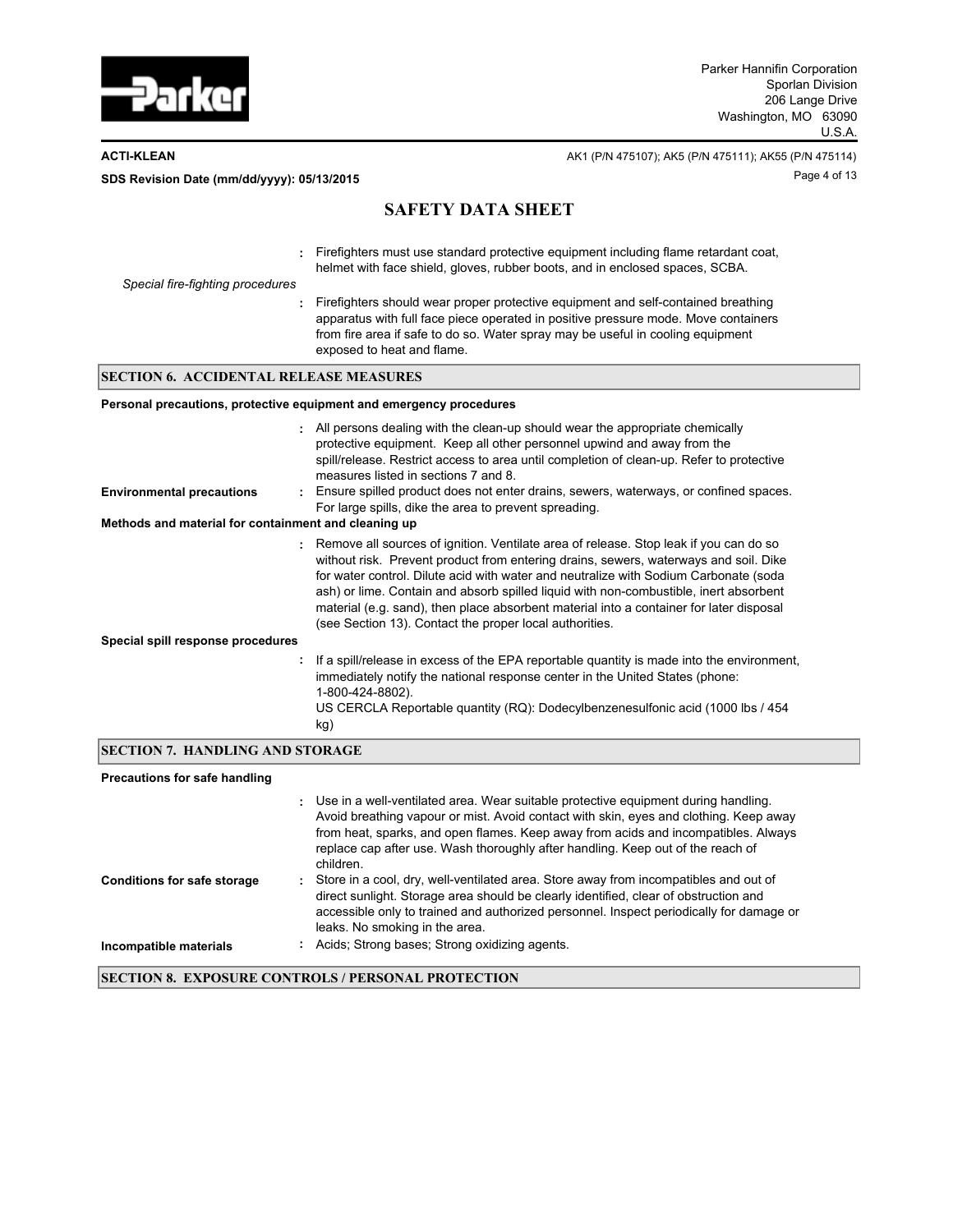

**ACTI-KLEAN** AK1 (P/N 475107); AK5 (P/N 475111); AK55 (P/N 475114) Page 5 of 13 **SDS Revision Date (mm/dd/yyyy): 05/13/2015**

## **SAFETY DATA SHEET**

| <b>Exposure Limits:</b>                        |                                                  |             |                    |             |  |
|------------------------------------------------|--------------------------------------------------|-------------|--------------------|-------------|--|
| <b>Chemical Name</b>                           | <b>ACGIH TLV</b>                                 |             | <b>OSHA PEL</b>    |             |  |
|                                                | <b>TWA</b>                                       | <b>STEL</b> | <b>PEL</b>         | <b>STEL</b> |  |
| 2-butoxyethanol                                | 20 ppm                                           | N/Av        | 50 ppm (skin)      | N/Av        |  |
| Dodecylbenzenesulfonic acid                    | N/Av                                             | N/Av        | N/Av               | N/Av        |  |
| Distillates (petroleum),<br>hydrotreated light | 200 mg/m $3$ (as total<br>hydrocarbon<br>vapour) | N/Av        | N/Av               | N/Av        |  |
| <b>Tetrasodium EDTA</b>                        | N/Av                                             | N/Av        | N/Av               | N/Av        |  |
| 9 mole ethoxylated nonylphenol                 | N/Av                                             | N/Av        | N/Av               | N/Av        |  |
| 4 mole ethoxylated nonylphenol                 | N/Av                                             | N/Av        | N/Av               | N/Av        |  |
| sodium hydroxide                               | 2 mg/m <sup>3</sup> (Ceiling)                    | N/Av        | $2 \text{ mg/m}^3$ | N/Av        |  |

### **Exposure controls**

| <b>Respiratory protection</b>  | Use general or local exhaust ventilation to maintain air concentrations below<br>recommended exposure limits.<br>: If the TLV is exceeded, a NIOSH/MSHA-approved respirator is advised. Advice should<br>be sought from respiratory protection specialists. Respirators should be selected<br>based on the form and concentration of contaminants in air, and in accordance with<br>OSHA (29 CFR 1910.134) or CSA Z94.4-02. |
|--------------------------------|-----------------------------------------------------------------------------------------------------------------------------------------------------------------------------------------------------------------------------------------------------------------------------------------------------------------------------------------------------------------------------------------------------------------------------|
| <b>Skin protection</b>         | Impervious gloves must be worn when using this product. Advice should be sought<br>from glove suppliers.                                                                                                                                                                                                                                                                                                                    |
| Eye / face protection          | : Chemical splash goggles are recommended. A full face shield may also be<br>necessary.                                                                                                                                                                                                                                                                                                                                     |
| Other protective equipment     | : Wear resistant clothing and boots. An eyewash station and safety shower should be<br>made available in the immediate working area.                                                                                                                                                                                                                                                                                        |
| General hygiene considerations |                                                                                                                                                                                                                                                                                                                                                                                                                             |
|                                | : Handle in accordance with good industrial hygiene and safety practice. Avoid<br>breathing vapour or mist. Avoid contact with skin, eyes and clothing. Wash<br>contaminated clothing before reuse. Wash hands thoroughly after using this product,<br>and before eating, drinking or smoking.                                                                                                                              |

## **SECTION 9. PHYSICAL AND CHEMICAL PROPERTIES**

| Appearance                              |    | Purple liquid.                       |
|-----------------------------------------|----|--------------------------------------|
| Odour                                   |    | Bland odour.                         |
| Odour threshold                         | ۰. | N/Av                                 |
| рH                                      | ٠  | 12                                   |
| <b>Melting/Freezing point</b>           |    | : $-5^{\circ}$ C (23 $^{\circ}$ F)   |
| Initial boiling point and boiling range |    |                                      |
|                                         |    | : 110°C (230°F)                      |
| <b>Flash point</b>                      |    | $>100^{\circ}$ C ( $>212^{\circ}$ F) |
| Flashpoint (Method)                     | ٠  | Seta Flash CC                        |
| Evaporation rate (BuAe = $1$ )          | ÷. | as water (water = $1$ )              |
| Flammability (solid, gas)               | ÷. | Not applicable.                      |
| Lower flammable limit (% by vol.)       |    |                                      |
|                                         |    | N/Ap                                 |
| Upper flammable limit (% by vol.)       |    |                                      |
|                                         | ÷  | N/Ap                                 |
|                                         |    |                                      |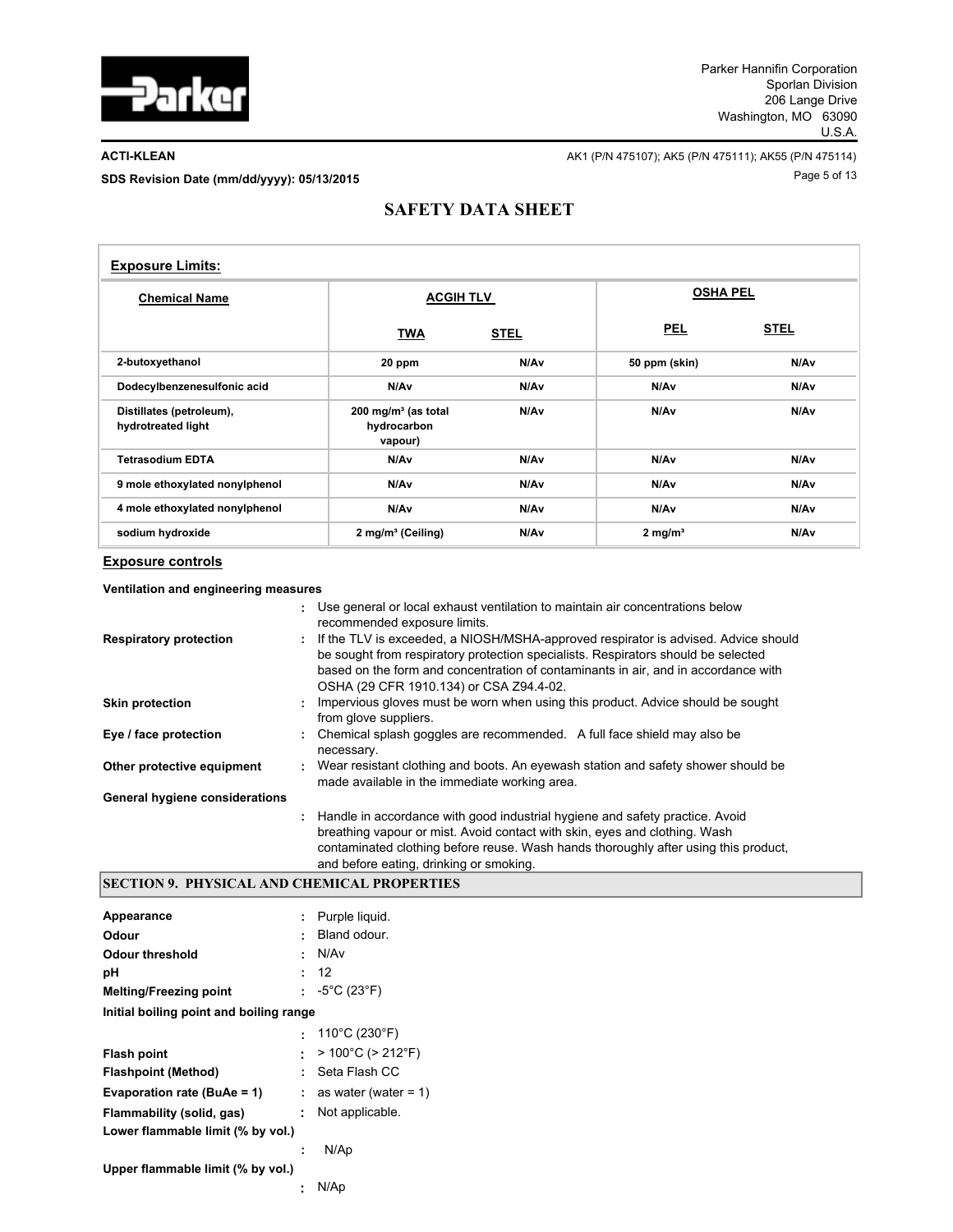

SDS Revision Date (mm/dd/yyyy): 05/13/2015

**ACTI-KLEAN AK1** (P/N 475107); AK5 (P/N 475111); AK55 (P/N 475114)

## **SAFETY DATA SHEET**

| <b>Oxidizing properties</b>         | ÷            | None known.                                                                     |
|-------------------------------------|--------------|---------------------------------------------------------------------------------|
| <b>Explosive properties</b>         | $\mathbf{L}$ | Not explosive                                                                   |
| Vapour pressure                     | t.           | same as water                                                                   |
| Vapour density                      | ÷.           | >1                                                                              |
| Relative density / Specific gravity |              |                                                                                 |
|                                     | ÷            | 1.02                                                                            |
| Solubility in water                 | ÷            | miscible                                                                        |
| Other solubility(ies)               |              | : Not available.                                                                |
|                                     |              | Partition coefficient: n-octanol/water or Coefficient of water/oil distribution |
|                                     | ÷            | N/Av                                                                            |
| <b>Auto-ignition temperature</b>    |              | : N/Av                                                                          |
| <b>Decomposition temperature</b>    |              | : Not available.                                                                |
| <b>Viscosity</b>                    | $\mathbf{L}$ | $> 5$ cPs                                                                       |
| Volatiles (% by weight)             |              | :90.5%                                                                          |
| Volatile organic Compounds (VOC's)  |              |                                                                                 |
|                                     |              | 7 g/L                                                                           |
| Absolute pressure of container      |              |                                                                                 |
|                                     | ÷            | N/Ap                                                                            |
| Flame projection length             | ÷            | N/Ap                                                                            |
| Other physical/chemical comments    |              |                                                                                 |
|                                     | ÷            | None known or reported by the manufacturer.                                     |
|                                     |              |                                                                                 |

## **SECTION 10. STABILITY AND REACTIVITY**

| Reactivity                         |  | Not normally reactive.                                                                                                     |
|------------------------------------|--|----------------------------------------------------------------------------------------------------------------------------|
| <b>Chemical stability</b>          |  | Material is stable under normal conditions.                                                                                |
| Possibility of hazardous reactions |  |                                                                                                                            |
|                                    |  | No dangerous reaction known under conditions of normal use.                                                                |
| <b>Conditions to avoid</b>         |  | : Avoid heat and open flame. Keep away from direct sunlight. Ensure adequate<br>ventilation, especially in confined areas. |
| Incompatible materials             |  | Acids; Strong bases; Strong oxidizing agents.                                                                              |
| Hazardous decomposition products   |  |                                                                                                                            |
|                                    |  | Peroxides. Refer to Section 5 for additional 'Hazardous combustion products'.                                              |

## **SECTION 11. TOXICOLOGICAL INFORMATION**

### **Information on likely routes of exposure:**

| Routes of entry inhalation         |  | : YES |  |  |  |  |  |
|------------------------------------|--|-------|--|--|--|--|--|
| Routes of entry skin & eye         |  | : YES |  |  |  |  |  |
| Routes of entry Ingestion          |  | : YES |  |  |  |  |  |
| Routes of exposure skin absorption |  |       |  |  |  |  |  |
|                                    |  | : YFS |  |  |  |  |  |
|                                    |  |       |  |  |  |  |  |

## **Potential Health Effects:**

**Signs and symptoms of short-term (acute) exposure** 

*Sign and symptoms Inhalation*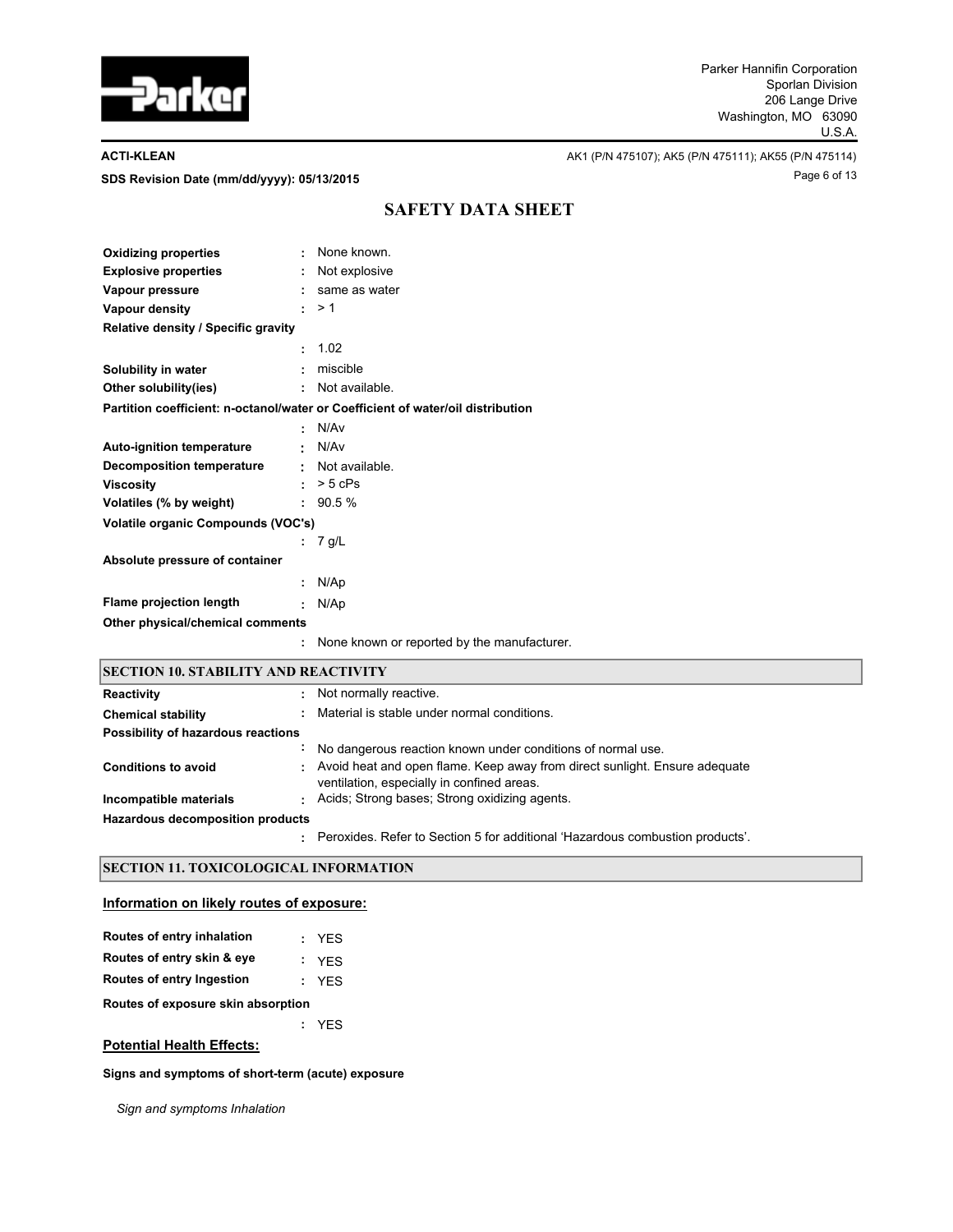

**ACTI-KLEAN** AK1 (P/N 475107); AK5 (P/N 475111); AK55 (P/N 475114) Page 7 of 13 **SDS Revision Date (mm/dd/yyyy): 05/13/2015**

# **SAFETY DATA SHEET**

|                                                  | May cause severe irritation to the nose, throat and respiratory tract. Symptoms may<br>include pain, headache, nausea, vomiting, dizziness, drowsiness and other central<br>nervous system effects. Inhalation in very high concentrations may result in blood<br>system effects, such as red blood cell fragility. Liver and kidney injuries may occur.<br>May result in unconsciousness and possibly death. |
|--------------------------------------------------|---------------------------------------------------------------------------------------------------------------------------------------------------------------------------------------------------------------------------------------------------------------------------------------------------------------------------------------------------------------------------------------------------------------|
| Sign and symptoms ingestion                      |                                                                                                                                                                                                                                                                                                                                                                                                               |
|                                                  | May cause severe irritation and corrosive damage in the mouth, throat and stomach.<br>Ingestion may cause symptoms similar to inhalation.                                                                                                                                                                                                                                                                     |
| Sign and symptoms skin                           | Severely irritating or corrosive. May be absorbed and cause symptoms similar to<br>those for inhalation.                                                                                                                                                                                                                                                                                                      |
| Sign and symptoms eyes                           | Direct eye contact may produce severe irritation with possible eye damage.                                                                                                                                                                                                                                                                                                                                    |
| <b>Potential Chronic Health Effects</b>          |                                                                                                                                                                                                                                                                                                                                                                                                               |
|                                                  | Prolonged or repeated contact may cause drying, cracking and defatting of the skin.<br>Repeated absorption may cause disorder of central nervous system, liver, kidneys and<br>blood.                                                                                                                                                                                                                         |
| <b>Mutagenicity</b>                              | Not expected to be mutagenic in humans.                                                                                                                                                                                                                                                                                                                                                                       |
| Carcinogenicity                                  | Contains the following chemicals listed as confirmed animal carcinogens (A3) by<br>ACGIH: 2-butoxyethanol. No other components are classified as carcinogenic by<br>IARC, ACGIH, OSHA or NTP.                                                                                                                                                                                                                 |
| <b>Reproductive effects &amp; Teratogenicity</b> |                                                                                                                                                                                                                                                                                                                                                                                                               |
|                                                  | Not expected to cause reproductive effects.                                                                                                                                                                                                                                                                                                                                                                   |
| Senitization to material                         | Not expected to be a skin or respiratory sensitizer.                                                                                                                                                                                                                                                                                                                                                          |
| Specific target organ effects                    | Eyes, skin, respiratory system, central nervous system, blood system, liver, brain and<br>kidneys. The substance or mixture is not classified as specific target organ toxicant,<br>single exposure. The substance or mixture is not classified as specific target organ<br>toxicant, repeated exposure.                                                                                                      |
| <b>Irritancy</b>                                 | Severely irritating or corrosive.                                                                                                                                                                                                                                                                                                                                                                             |
| Medical conditions aggravated by overexposure    |                                                                                                                                                                                                                                                                                                                                                                                                               |
|                                                  | Pre-existing skin, eye, respiratory or blood system disorders.                                                                                                                                                                                                                                                                                                                                                |
| <b>Synergistic materials</b>                     | None known or reported by the manufacturer.                                                                                                                                                                                                                                                                                                                                                                   |
| Toxicological data                               | See below for individual ingredient acute toxicity data.                                                                                                                                                                                                                                                                                                                                                      |

|                                                | $LC_{50}(4hr)$       | $LD_{50}$          |                  |
|------------------------------------------------|----------------------|--------------------|------------------|
| <b>Chemical name</b>                           | inh, rat             | (Oral, rat)        | (Rabbit, dermal) |
| 2-butoxyethanol                                | 450 ppm (2.175 mg/L) | 530 mg/kg          | 400 - 500 mg/kg  |
| Dodecylbenzenesulfonic<br>acid                 | N/A <sub>v</sub>     | 650 mg/kg          | N/A <sub>v</sub> |
| Distillates (petroleum),<br>hydrotreated light | >6.03 mg/L (aerosol) | >5000 mg/kg        | >2000 mg/kg      |
| <b>Tetrasodium EDTA</b>                        | N/A <sub>v</sub>     | > 2000 mg/kg       | N/A <sub>v</sub> |
| 9 mole ethoxylated<br>nonylphenol              | N/A <sub>v</sub>     | 4290 mg/kg (mouse) | N/A <sub>v</sub> |
| 4 mole ethoxylated<br>nonylphenol              | N/A <sub>v</sub>     | 4290mg/kg (mouse)  | N/A <sub>v</sub> |
| sodium hydroxide                               | N/Av                 | N/Av               | N/A <sub>v</sub> |

**Other important toxicologica**l **hazards**

**:** CNS depression may result from extreme exposures.

## **SECTION 12. ECOLOGICAL INFORMATION**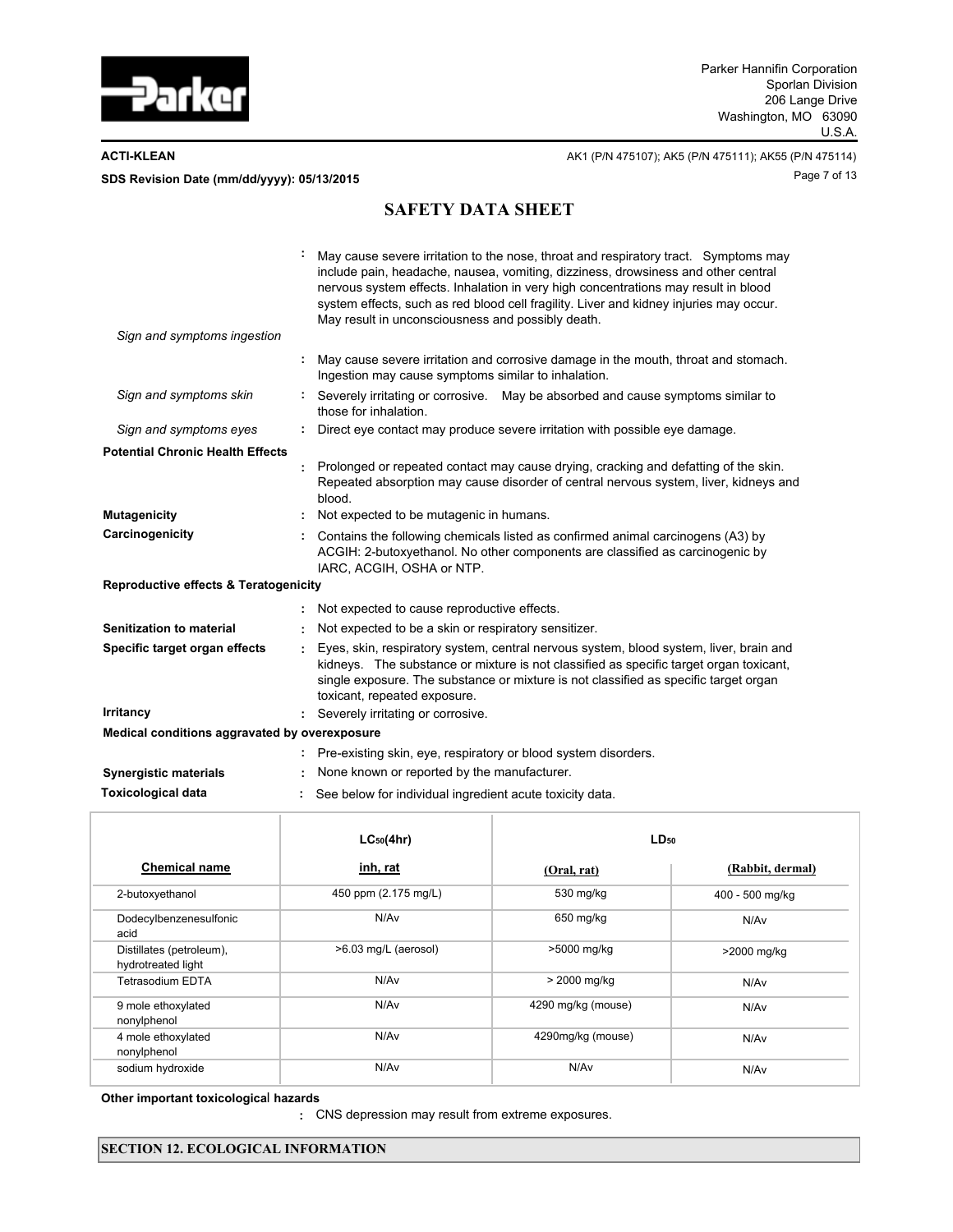

**ACTI-KLEAN AK1** (P/N 475107); AK5 (P/N 475111); AK55 (P/N 475114) Page 8 of 13 **SDS Revision Date (mm/dd/yyyy): 05/13/2015**

## **SAFETY DATA SHEET**

**Ecotoxicity :**

No data is available on the product itself. The product should not be allowed to enter drains or water courses, or be deposited where it can affect ground or surface waters.

See the following tables for individual ingredient ecotoxicity data.

### *Ecotoxicity data:*

|                                                |               | <b>Toxicity to Fish</b>           |                  |                 |  |  |
|------------------------------------------------|---------------|-----------------------------------|------------------|-----------------|--|--|
| Ingredients                                    | <b>CAS No</b> | LC50 / 96h                        | NOEC / 21 day    | <b>M</b> Factor |  |  |
| 2-butoxyethanol                                | 111-76-2      | 1490 mg/L (Lepomis<br>marcrhius)  | $n$ /av          | none            |  |  |
| Dodecylbenzenesulfonic acid                    | 27176-87-0    | 3.2 - 5.6 mg/L (Rainbow<br>trout) | N/Av             | None.           |  |  |
| Distillates (petroleum),<br>hydrotreated light | 64742-47-8    | 45 mg/L (Fathead<br>minnow)       | N/A <sub>v</sub> | None.           |  |  |
| Tetrasodium EDTA                               | $64 - 02 - 8$ | 121 mg/L (Bluegill<br>sunfish)    | N/A <sub>v</sub> | None.           |  |  |
| 4 mole ethoxylated nonylphenol                 | 127087-87-0   | N/Av                              | N/Av             | None.           |  |  |
| sodium hydroxide                               | 1310-73-2     | 125 mg/L (Mosquito fish)          | N/A <sub>v</sub> | None.           |  |  |

| Ingredients                                    | <b>CAS No</b>  | <b>Toxicity to Daphnia</b>  |                  |                  |  |  |
|------------------------------------------------|----------------|-----------------------------|------------------|------------------|--|--|
|                                                |                | EC50 / 48h                  | NOEC / 21 day    | <b>M</b> Factor  |  |  |
| 2-butoxyethanol                                | $111 - 76 - 2$ | $n$ /av                     | $n$ /av          | none             |  |  |
| Dodecylbenzenesulfonic acid                    | 27176-87-0     | 3.5 mg/L (Daphnia<br>magna) | 1.65 mg/L        | None.            |  |  |
| Distillates (petroleum),<br>hydrotreated light | 64742-47-8     | N/Av                        | N/Av             | N/A <sub>v</sub> |  |  |
| Tetrasodium EDTA                               | $64 - 02 - 8$  | 140 mg/L (Daphnia<br>magna) | 22 mg/L          | None.            |  |  |
| 4 mole ethoxylated nonylphenol                 | 127087-87-0    | N/A <sub>v</sub>            | N/A <sub>v</sub> | None.            |  |  |
| sodium hydroxide                               | 1310-73-2      | 40 mg/L Water flea          | N/Av             | None.            |  |  |

| Ingredients                                    | <b>CAS No</b> | <b>Toxicity to Algae</b>         |                   |                  |  |  |
|------------------------------------------------|---------------|----------------------------------|-------------------|------------------|--|--|
|                                                |               | EC50 / 96h or 72h                | NOEC / 96h or 72h | <b>M</b> Factor  |  |  |
| 2-butoxyethanol                                | 111-76-2      | n/av                             | n/av              | none             |  |  |
| Dodecylbenzenesulfonic acid                    | 27176-87-0    | 21 mg/L/72hr (Green<br>algae)    | 7.9 mg/L/72hr     | None.            |  |  |
| Distillates (petroleum),<br>hydrotreated light | 64742-47-8    | N/A <sub>v</sub>                 | N/A <sub>v</sub>  | N/A <sub>v</sub> |  |  |
| Tetrasodium EDTA                               | $64 - 02 - 8$ | > 100 mg/L/72hr (Green<br>algae) | 48.4 mg/L/72hr    | None.            |  |  |
| 4 mole ethoxylated nonylphenol                 | 127087-87-0   | 50mg/L (Green algae)             | N/Av              | None.            |  |  |
| sodium hydroxide                               | 1310-73-2     | N/Av                             | N/Av              | None.            |  |  |

**Persistence and degradability**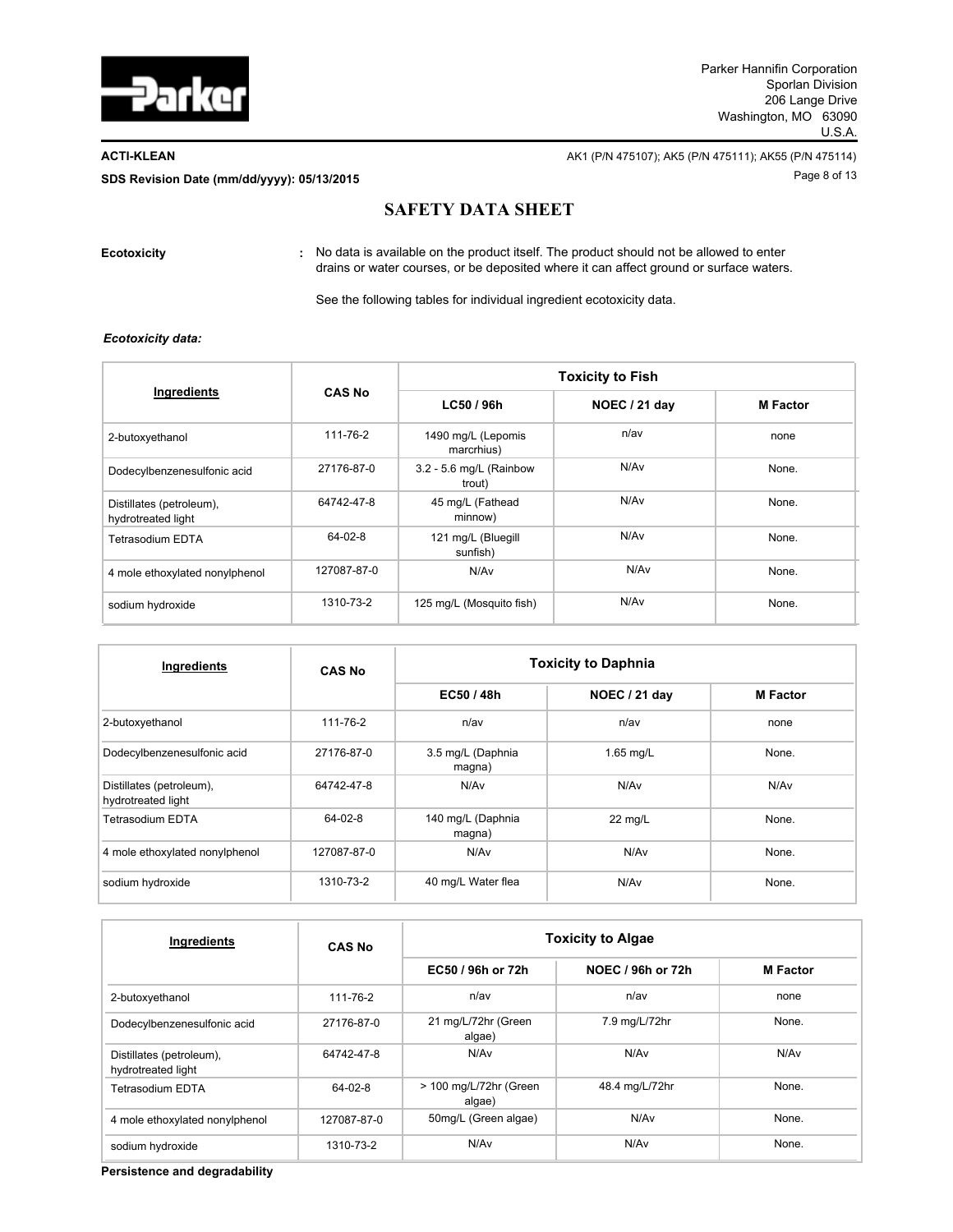

**ACTI-KLEAN** AK1 (P/N 475107); AK5 (P/N 475111); AK55 (P/N 475114) Page 9 of 13 **SDS Revision Date (mm/dd/yyyy): 05/13/2015**

## **SAFETY DATA SHEET**

|                                            | : No data is available on the product itself. 2-Butoxyethanol is considered to be readily<br>biodegradable (OECD). Dodecylbenzenesulfonic acid is considered to be readily<br>biodegradable. Distillates (petroleum), hydrotreated light is not considered readily<br>biodegradable.                                               |
|--------------------------------------------|------------------------------------------------------------------------------------------------------------------------------------------------------------------------------------------------------------------------------------------------------------------------------------------------------------------------------------|
| <b>Bioaccumulation potential</b>           | No data is available on the product itself. The log Kow value for 2-butoxyethanol is 0.8,<br>and its bioconcentration factor (BCF) is 0.97. Distillates (petroleum), hydrotreated light<br>has a bioconcentration factor (BCF) in fish of 130 - 159 (IUCLID). The log Pow for<br>Tetrasodium ethylenediamine tetraacetate is 5.01. |
| <b>Mobility in soil</b>                    | : No data is available on the product itself.                                                                                                                                                                                                                                                                                      |
| <b>Other Adverse Environmental effects</b> |                                                                                                                                                                                                                                                                                                                                    |
|                                            | No data is available on the product itself.                                                                                                                                                                                                                                                                                        |

## **SECTION 13. DISPOSAL CONSIDERATIONS**

| <b>Handling for Disposal</b> |   | : Handle waste according to recommendations in Section 7. Empty containers retain<br>residue (liquid and/or vapour) and can be dangerous.                                                                                                                                                                                                                                                      |
|------------------------------|---|------------------------------------------------------------------------------------------------------------------------------------------------------------------------------------------------------------------------------------------------------------------------------------------------------------------------------------------------------------------------------------------------|
| <b>Methods of Disposal</b>   | ÷ | Dispose in accordance with all applicable federal, state, provincial and local<br>regulations. Contact your local, state, provincial or federal environmental agency for<br>specific rules.                                                                                                                                                                                                    |
| <b>RCRA</b>                  | ÷ | If this product, as supplied, becomes a waste in the United States, it may meet the<br>criteria of a hazardous waste as defined under RCRA. Title 40 CFR 261. It is the<br>responsibility of the waste generator to determine the proper waste identification and<br>disposal method. For disposal of unused or waste material, check with local, state and<br>federal environmental agencies. |

| <b>SECTION 14. TRANSPORTATION INFORMATION</b>        |                  |                         |                                  |                  |       |  |  |  |  |
|------------------------------------------------------|------------------|-------------------------|----------------------------------|------------------|-------|--|--|--|--|
| Regulatory<br><b>Information</b>                     | <b>UN Number</b> | UN proper shipping name | Transport<br>hazard<br>class(es) | Packing<br>Group | Label |  |  |  |  |
| <b>TDG</b>                                           | None             | Not regulated.          | not regulated                    | none             |       |  |  |  |  |
| <b>TDG</b><br><b>Additional</b><br>information       | None.            |                         |                                  |                  |       |  |  |  |  |
| 49CFR/DOT                                            | None             | Not regulated.          | Not<br>regulated                 | none             |       |  |  |  |  |
| 49CFR/DOT<br><b>Additional</b><br>information        | None.            |                         |                                  |                  |       |  |  |  |  |
| <b>ICAO/IATA</b>                                     | None             | Not regulated.          | Not<br>regulated                 | none             |       |  |  |  |  |
| <b>ICAO/IATA</b><br><b>Additional</b><br>information | None.            |                         |                                  |                  |       |  |  |  |  |

**Special precautions for user :**

**Environmental hazards :** See ECOLOGICAL INFORMATION, Section 12.

**:**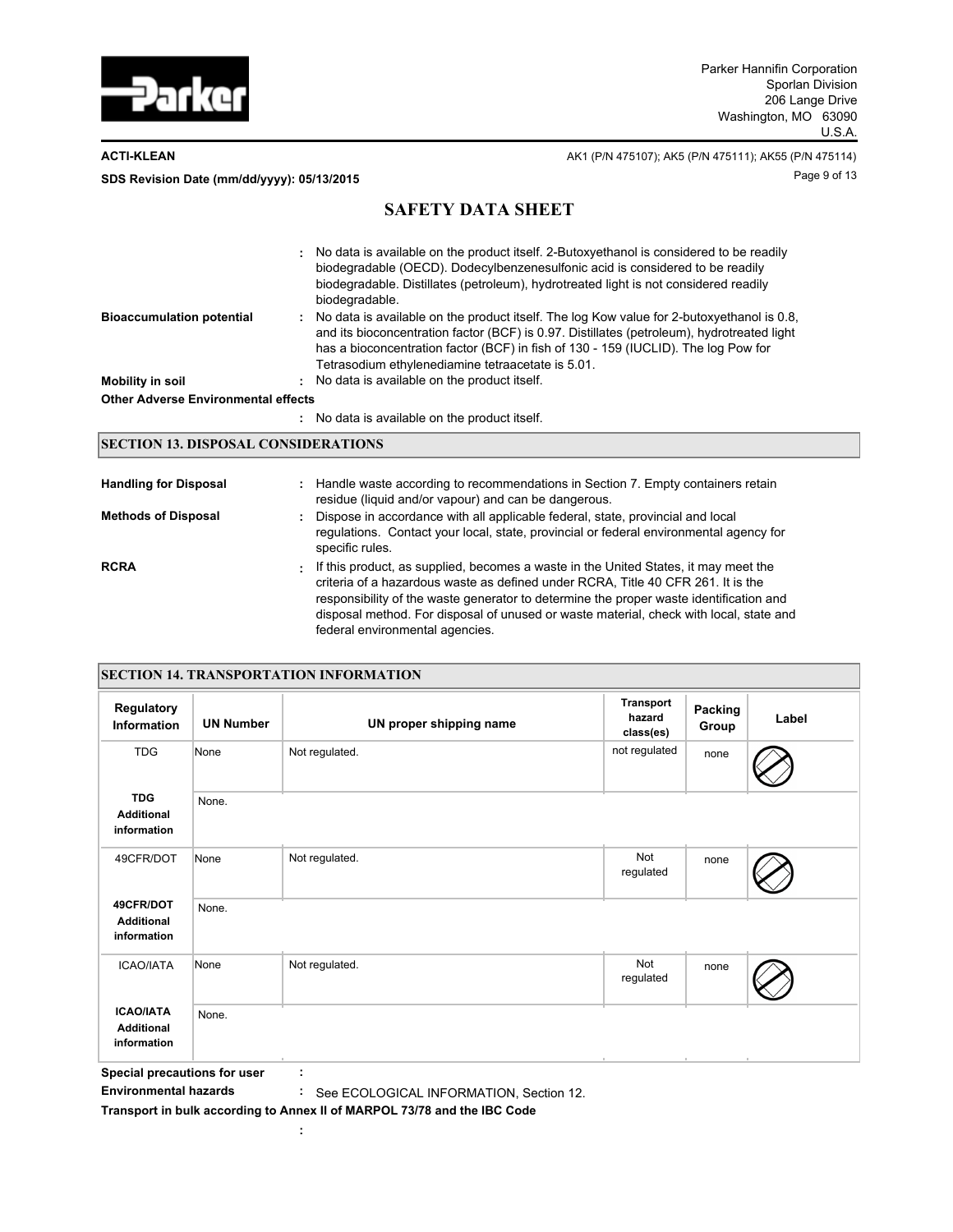

Page 10 of 13 **SDS Revision Date (mm/dd/yyyy): 05/13/2015**

**ACTI-KLEAN AK1** (P/N 475107); AK5 (P/N 475111); AK55 (P/N 475111); AK55 (P/N 475114)

# **SAFETY DATA SHEET**

## **SECTION 15 - REGULATORY INFORMATION**

### **US Federal Information:**

Components listed below are present on the following U.S. Federal chemical lists:

| Ingredients                                    |             | <b>TSCA</b> | <b>CERCLA</b><br>Reportable       | <b>SARA TITLE III:</b><br>Sec. 302,<br>Extremely     | SARA TITLE III: Sec. 313, 40 CFR<br>372, Specific Toxic Chemical |                             |  |
|------------------------------------------------|-------------|-------------|-----------------------------------|------------------------------------------------------|------------------------------------------------------------------|-----------------------------|--|
|                                                | CAS#        | Inventory   | Quantity(RQ) (40<br>CFR 117.302): | <b>Hazardous</b><br>Substance, 40<br><b>CFR 355:</b> | <b>Toxic Chemical</b>                                            | de minimus<br>Concentration |  |
| 2-butoxyethanol                                | 111-76-2    | Yes         | N/Ap                              | N/Av                                                 | <b>No</b>                                                        | N/Ap                        |  |
| Dodecylbenzenesulfonic<br>acid                 | 27176-87-0  | Yes         | 1000 lb/ 454 kg                   | N/Av                                                 | <b>No</b>                                                        | N/Ap                        |  |
| Distillates (petroleum),<br>hydrotreated light | 64742-47-8  | Yes         | N/Ap                              | N/Av                                                 | No                                                               | N/Ap                        |  |
| Tetrasodium EDTA                               | 64-02-8     | Yes         | N/Ap                              | N/Ap                                                 | <b>No</b>                                                        | N/Ap                        |  |
| 9 mole ethoxylated<br>nonylphenol              | 127087-87-0 | Yes         | N/Ap                              | N/Av                                                 | <b>No</b>                                                        | N/Ap                        |  |
| 4 mole ethoxylated<br>nonylphenol              | 127087-87-0 | Yes         | N/Ap                              | N/Av                                                 | <b>No</b>                                                        | N/Ap                        |  |
| sodium hydroxide                               | 1310-73-2   | Yes         | 1000 lb/ 454 kg                   | None.                                                | <b>No</b>                                                        | N/Ap                        |  |

SARA TITLE III: Sec. 311 and 312, MSDS Requirements, 40 CFR 370 Hazard Classes:Immediate (Acute) health hazard; Chronic Health Hazard. Under SARA Sections 311 and 312, the EPA has established threshold quantities for the reporting of hazardous chemicals. The current thresholds are 500 pounds for the threshold planning quantity (TPQ), whichever is lower, for extremely hazardous substances and 10,000 pounds for all other hazardous chemicals.

#### **US State Right to Know Laws:**

The following chemicals are specifically listed by individual States:

| Ingredients                                    | CAS#          | <b>California Proposition 65</b> |                         | <b>State "Right to Know" Lists</b> |           |           |           |           |                |
|------------------------------------------------|---------------|----------------------------------|-------------------------|------------------------------------|-----------|-----------|-----------|-----------|----------------|
|                                                |               | Listed                           | <b>Type of Toxicity</b> | CA                                 | <b>MA</b> | <b>MN</b> | <b>NJ</b> | PA        | R <sub>l</sub> |
| 2-butoxyethanol                                | 111-76-2      | <b>No</b>                        | N/Ap                    | Yes                                | Yes       | Yes       | Yes       | Yes       | Yes            |
| Dodecylbenzenesulfonic<br>acid                 | 27176-87-0    | <b>No</b>                        | N/Ap                    | Yes                                | Yes       | <b>No</b> | Yes       | Yes       | No             |
| Distillates (petroleum),<br>hydrotreated light | 64742-47-8    | No                               | N/Ap                    | <b>No</b>                          | <b>No</b> | <b>No</b> | <b>No</b> | <b>No</b> | <b>No</b>      |
| <b>Tetrasodium EDTA</b>                        | $64 - 02 - 8$ | No                               | N/Ap                    | <b>No</b>                          | <b>No</b> | <b>No</b> | <b>No</b> | <b>No</b> | No             |
| 9 mole ethoxylated<br>nonylphenol              | 127087-87-0   | No                               | N/Ap                    | <b>No</b>                          | No        | <b>No</b> | <b>No</b> | <b>No</b> | No             |
| 4 mole ethoxylated<br>nonylphenol              | 127087-87-0   | <b>No</b>                        | N/Ap                    | <b>No</b>                          | <b>No</b> | <b>No</b> | <b>No</b> | <b>No</b> | No             |
| sodium hydroxide                               | 1310-73-2     | <b>No</b>                        | N/Ap                    | Yes                                | Yes       | Yes       | Yes       | Yes       | Yes            |

## **Canadian Information:**

Canadian Environmental Protection Act (CEPA) information: All ingredients listed appear on the Domestic Substances List (DSL).

WHMIS information: Refer to Section 2 for a WHMIS Classification for this product.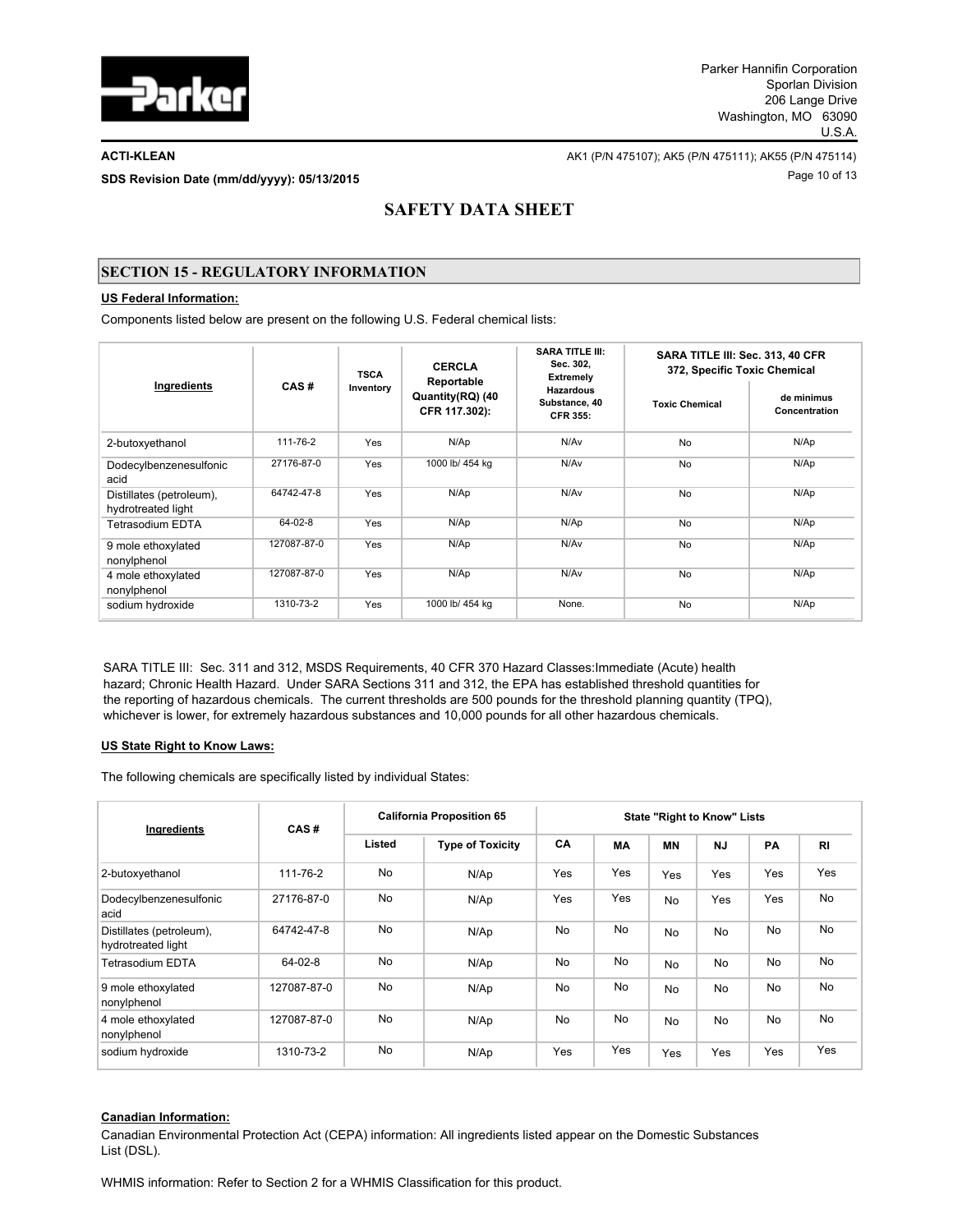

**ACTI-KLEAN** AK1 (P/N 475107); AK5 (P/N 475111); AK55 (P/N 475114) Page 11 of 13 **SDS Revision Date (mm/dd/yyyy): 05/13/2015**

# **SAFETY DATA SHEET**

**This product has been classified according to the hazard criteria of the CPR and the MSDS contains all of the information required by the CPR.**

#### **International Information:**

Components listed below are present on the following International Inventory list:

| Ingredients                                    | CAS#          | European<br><b>EINECs</b> | Australia<br><b>AICS</b> | <b>Philippines</b><br><b>PICCS</b> | Japan ENCS           | Korea<br><b>KECI/KECL</b> | China<br><b>IECSC</b> | NewZealand<br><b>IOC</b>        |  |  |
|------------------------------------------------|---------------|---------------------------|--------------------------|------------------------------------|----------------------|---------------------------|-----------------------|---------------------------------|--|--|
| 2-butoxyethanol                                | 111-76-2      | 203-905-0                 | Present                  | Present                            | $(7)-97; (2)-407$    | KE-04134                  | Present               | HSR001154                       |  |  |
| Dodecylbenzenesulfonic<br>acid                 | 27176-87-0    | 248-289-4                 | Present                  | Present                            | $(3)-1907; (3)-1884$ | KE-12947                  | Present               | HSR003407                       |  |  |
| Distillates (petroleum),<br>hydrotreated light | 64742-47-8    | 265-149-8                 | Present                  | Present                            | $(9)-1700$           | KE-12550                  | Present               | No<br>information<br>available. |  |  |
| Tetrasodium EDTA                               | $64 - 02 - 8$ | 200-573-9                 | Present                  | Present                            | $(2)-1265$           | KE-13654                  | Present               | HSR003275                       |  |  |
| 9 mole ethoxylated<br>nonylphenol              | 127087-87-0   | N/Av                      | Present                  | Present                            | No data available.   | No data<br>available.     | Present               | No data<br>available.           |  |  |
| 4 mole ethoxylated<br>nonylphenol              | 127087-87-0   | N/Av                      | Present                  | Present                            | No data available.   | No data<br>available.     | Present               | No data<br>available.           |  |  |
| sodium hydroxide                               | 1310-73-2     | 215-185-5                 | Present                  | Present                            | (2)-1972; (1)-410    | KE-31487                  | Present               | HSR001547                       |  |  |
| <b>SECTION 16. OTHER INFORMATION</b>           |               |                           |                          |                                    |                      |                           |                       |                                 |  |  |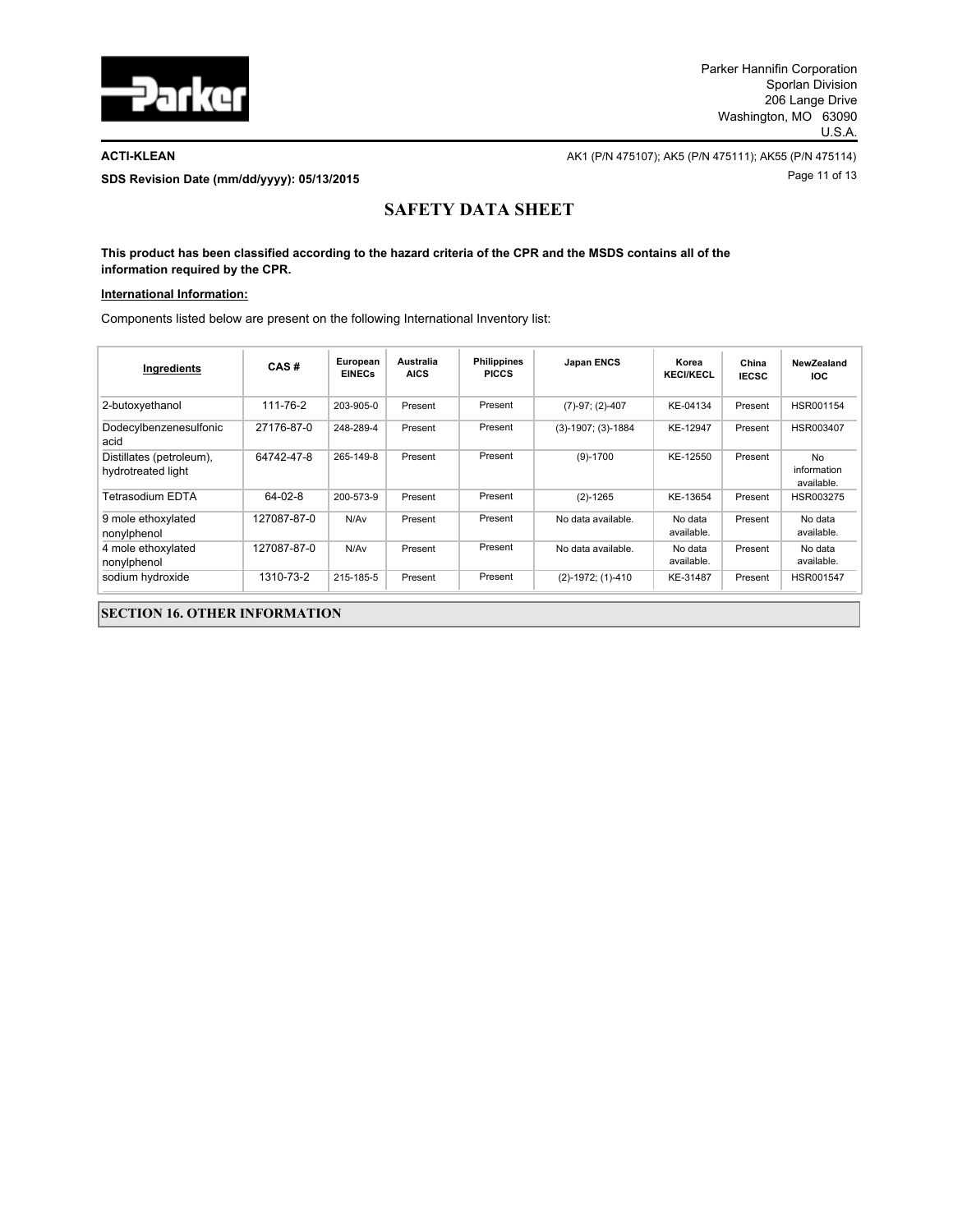

**ACTI-KLEAN** AK1 (P/N 475107); AK5 (P/N 475111); AK55 (P/N 475114) Page 12 of 13 **SDS Revision Date (mm/dd/yyyy): 05/13/2015**

## **SAFETY DATA SHEET**

| Legend                                    | ACGIH: American Conference of Governmental Industrial Hygienists<br>AICS: Australian Inventory of Chemical Substances<br><b>CAS: Chemical Abstract Services</b><br>CERCLA: Comprehensive Environmental Response, Compensation, and Liability Act<br>of 1980<br>CFR: Code of Federal Regulations<br><b>CNS: Central Nervous System</b><br>DOT: Department of Transportation<br>EINECS: European Inventory of Existing Commercial chemical Substances<br><b>ENCS: Existing and New Chemical Substances</b><br>HMIS: Hazardous Materials Identification System<br>HSDB: Hazardous Substances Data Bank<br>IARC: International Agency for Research on Cancer<br>Inh: Inhalation<br>IOC: Inventory of Chemicals<br><b>KECI: Korean Existing Chemicals Inventory</b><br><b>KECL: Korean Existing Chemicals List</b><br>LC: Lethal Concentration<br>LD: Lethal Dose<br>MSHA: Mine Safety and Health Administration<br>N/Ap: Not Applicable<br>N/Av: Not Available<br>NFPA: National Fire Protection Association<br>NIOSH: National Institute of Occupational Safety and Health<br>NTP: National Toxicology Program<br>OSHA: Occupational Safety and Health Administration<br>PEL: Permissible exposure limit<br>PICCS: Philippine Inventory of Chemicals and Chemical Substances<br>RCRA: Resource Conservation and Recovery Act<br>RTECS: Registry of Toxic Effects of Chemical Substances<br>SARA: Superfund Amendments and Reauthorization Act<br>STEL: Short Term Exposure Limit<br>TDG: Canadian Transportation of Dangerous Goods Act & Regulations<br>TLV: Threshold Limit Values<br>TWA: Time Weighted Average<br>WHMIS: Workplace Hazardous Materials Identification System |
|-------------------------------------------|-------------------------------------------------------------------------------------------------------------------------------------------------------------------------------------------------------------------------------------------------------------------------------------------------------------------------------------------------------------------------------------------------------------------------------------------------------------------------------------------------------------------------------------------------------------------------------------------------------------------------------------------------------------------------------------------------------------------------------------------------------------------------------------------------------------------------------------------------------------------------------------------------------------------------------------------------------------------------------------------------------------------------------------------------------------------------------------------------------------------------------------------------------------------------------------------------------------------------------------------------------------------------------------------------------------------------------------------------------------------------------------------------------------------------------------------------------------------------------------------------------------------------------------------------------------------------------------------------------------------------------------------------------------------------------|
| <b>References</b>                         | Canadian Centre for Occupational Health and Safety, CCInfoWeb Databases, 2015<br>÷<br>(Chempendium, RTECs, HSDB, INCHEM).<br>OECD- The Global Portal to Information on Chemical Substances - eChemPortal,<br>2015<br>31456□11□Material Safety Data Sheet from manufacturer□<br>European Chemicals Agency, Classification Legislation, 2015                                                                                                                                                                                                                                                                                                                                                                                                                                                                                                                                                                                                                                                                                                                                                                                                                                                                                                                                                                                                                                                                                                                                                                                                                                                                                                                                    |
| Preparation Date (mm/dd/yyyy)             |                                                                                                                                                                                                                                                                                                                                                                                                                                                                                                                                                                                                                                                                                                                                                                                                                                                                                                                                                                                                                                                                                                                                                                                                                                                                                                                                                                                                                                                                                                                                                                                                                                                                               |
| Reviewed Date SDS (dd/mm/yyyy)            | 11/27/2013                                                                                                                                                                                                                                                                                                                                                                                                                                                                                                                                                                                                                                                                                                                                                                                                                                                                                                                                                                                                                                                                                                                                                                                                                                                                                                                                                                                                                                                                                                                                                                                                                                                                    |
|                                           |                                                                                                                                                                                                                                                                                                                                                                                                                                                                                                                                                                                                                                                                                                                                                                                                                                                                                                                                                                                                                                                                                                                                                                                                                                                                                                                                                                                                                                                                                                                                                                                                                                                                               |
|                                           | 13/05/2015<br>4                                                                                                                                                                                                                                                                                                                                                                                                                                                                                                                                                                                                                                                                                                                                                                                                                                                                                                                                                                                                                                                                                                                                                                                                                                                                                                                                                                                                                                                                                                                                                                                                                                                               |
| <b>Revision No.</b>                       |                                                                                                                                                                                                                                                                                                                                                                                                                                                                                                                                                                                                                                                                                                                                                                                                                                                                                                                                                                                                                                                                                                                                                                                                                                                                                                                                                                                                                                                                                                                                                                                                                                                                               |
| <b>Revision Information</b>               | : (M)SDS sections updated:<br>3. COMPOSITION/INFORMATION ON INGREDIENTS<br>9. PHYSICAL AND CHEMICAL PROPERTIES                                                                                                                                                                                                                                                                                                                                                                                                                                                                                                                                                                                                                                                                                                                                                                                                                                                                                                                                                                                                                                                                                                                                                                                                                                                                                                                                                                                                                                                                                                                                                                |
| Other special considerations for handling |                                                                                                                                                                                                                                                                                                                                                                                                                                                                                                                                                                                                                                                                                                                                                                                                                                                                                                                                                                                                                                                                                                                                                                                                                                                                                                                                                                                                                                                                                                                                                                                                                                                                               |
|                                           | : Provide adequate information, instruction and training for operators.                                                                                                                                                                                                                                                                                                                                                                                                                                                                                                                                                                                                                                                                                                                                                                                                                                                                                                                                                                                                                                                                                                                                                                                                                                                                                                                                                                                                                                                                                                                                                                                                       |
|                                           | *- Chronic hazard 0 - Minimal 1 - Slight 2 - Moderate<br>3 - Serious<br>4 - Severe                                                                                                                                                                                                                                                                                                                                                                                                                                                                                                                                                                                                                                                                                                                                                                                                                                                                                                                                                                                                                                                                                                                                                                                                                                                                                                                                                                                                                                                                                                                                                                                            |
| <b>HMIS Rating</b>                        | *3<br>Health:<br>Flammability:<br>1<br>Reactivity:<br>0                                                                                                                                                                                                                                                                                                                                                                                                                                                                                                                                                                                                                                                                                                                                                                                                                                                                                                                                                                                                                                                                                                                                                                                                                                                                                                                                                                                                                                                                                                                                                                                                                       |
|                                           | 0 - Minimal<br>1 - Slight<br>3 - Serious<br>4 - Severe<br>2 - Moderate                                                                                                                                                                                                                                                                                                                                                                                                                                                                                                                                                                                                                                                                                                                                                                                                                                                                                                                                                                                                                                                                                                                                                                                                                                                                                                                                                                                                                                                                                                                                                                                                        |
| NFPA Rating                               | Health:<br>Flammability: 1<br>Instability: 0<br>Special Hazards:<br>3<br>None.                                                                                                                                                                                                                                                                                                                                                                                                                                                                                                                                                                                                                                                                                                                                                                                                                                                                                                                                                                                                                                                                                                                                                                                                                                                                                                                                                                                                                                                                                                                                                                                                |
|                                           |                                                                                                                                                                                                                                                                                                                                                                                                                                                                                                                                                                                                                                                                                                                                                                                                                                                                                                                                                                                                                                                                                                                                                                                                                                                                                                                                                                                                                                                                                                                                                                                                                                                                               |